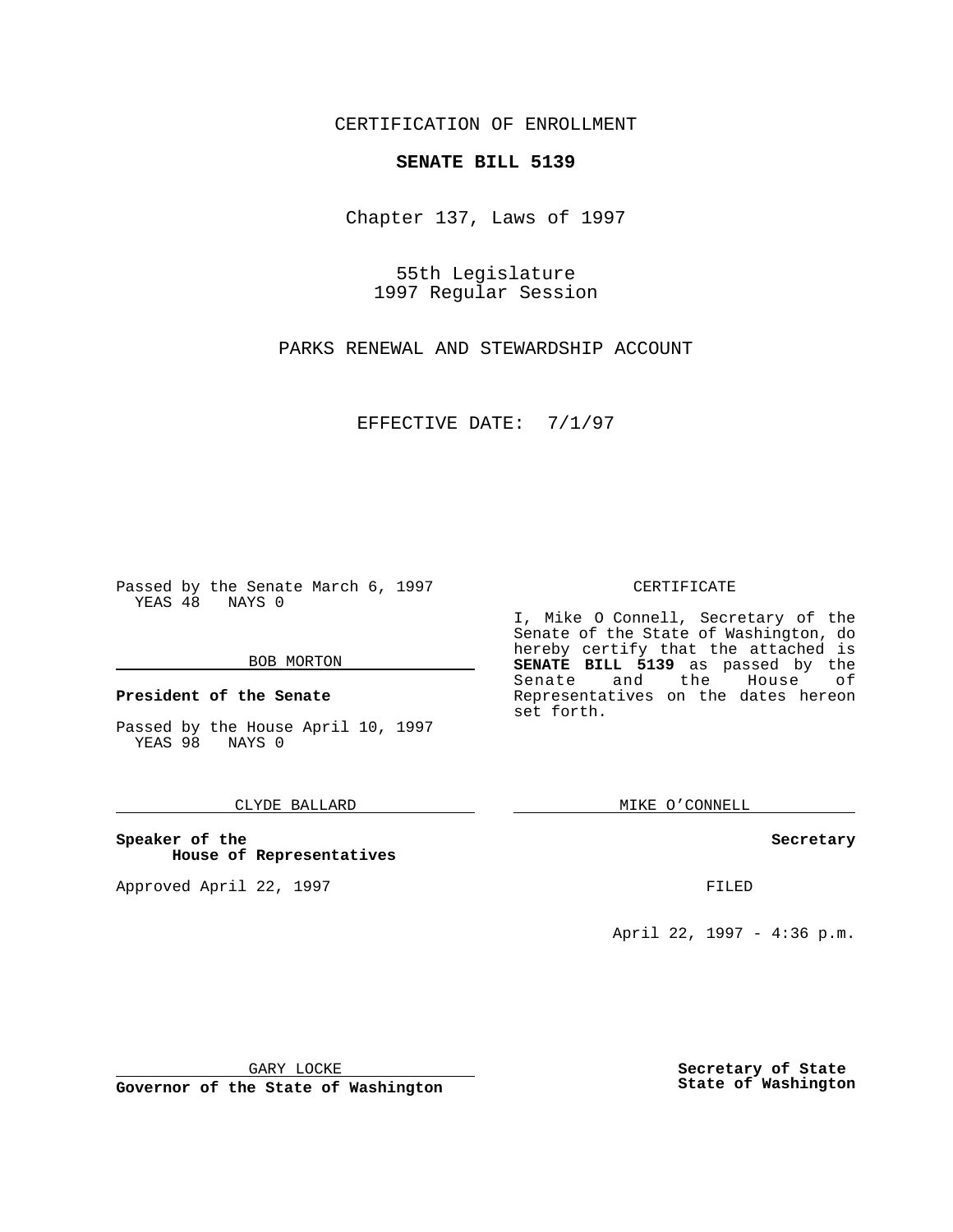# **SENATE BILL 5139** \_\_\_\_\_\_\_\_\_\_\_\_\_\_\_\_\_\_\_\_\_\_\_\_\_\_\_\_\_\_\_\_\_\_\_\_\_\_\_\_\_\_\_\_\_\_\_

\_\_\_\_\_\_\_\_\_\_\_\_\_\_\_\_\_\_\_\_\_\_\_\_\_\_\_\_\_\_\_\_\_\_\_\_\_\_\_\_\_\_\_\_\_\_\_

Passed Legislature - 1997 Regular Session

#### **State of Washington 55th Legislature 1997 Regular Session**

**By** Senators Oke, Snyder, Swecker and Winsley; by request of Parks and Recreation Commission

Read first time 01/16/97. Referred to Committee on Natural Resources & Parks.

1 AN ACT Relating to the state parks and recreation commission fiscal 2 matters; amending RCW 43.51.050, 43.51.052, 43.51.090, 43.51.685, and 3 70.88.070; providing an effective date; and declaring an emergency.

4 BE IT ENACTED BY THE LEGISLATURE OF THE STATE OF WASHINGTON:

5 **Sec. 1.** RCW 43.51.050 and 1987 c 225 s 1 are each amended to read 6 as follows:

7 The commission may:

8 (1) Study and appraise parks and recreational needs of the state 9 and assemble and disseminate information relative to parks and 10 recreation;

11 (2) Make provisions for the publication and sale ((in state parks 12 facilities)) of interpretive, recreational, and historical materials 13 and literature. Proceeds from such sales shall be directed to the 14 parks improvement account; and

15 (3) Coordinate the parks and recreational functions of the various 16 state departments, and cooperate with state and federal agencies in the 17 promotion of parks and recreational opportunities.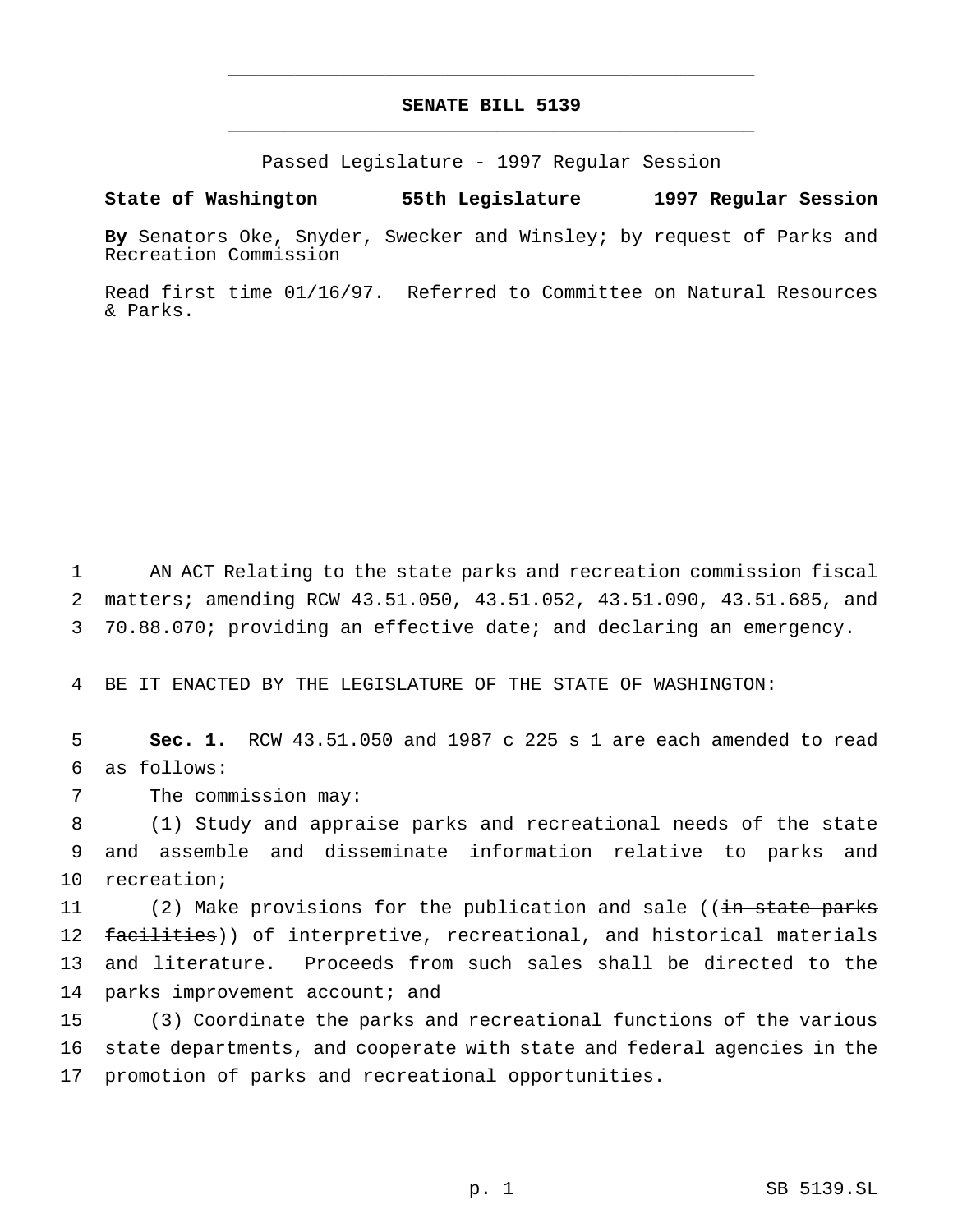**Sec. 2.** RCW 43.51.052 and 1987 c 225 s 2 are each amended to read as follows:

 The parks improvement account is hereby established in the state treasury. The parks and recreation commission shall deposit all moneys received from the sale of interpretive, recreational, and historical literature and materials in this account. Moneys in the account may be spent only for development, production, and distribution costs 8 associated with literature and materials((, and for enhancements to park facilities that are supplementary to those improvements approved 10 through the appropriation process)). Disbursements from the account shall be on the authority of the director of the parks and recreation commission, or the director's designee. The account is subject to the allotment procedure provided under chapter 43.88 RCW. No appropriation is required for disbursement of moneys to be used for support of 15 further production of materials provided for in RCW 43.51.050(2) ((but any moneys to be used for other capital or operating purposes must be 17 appropriated)). The director may transfer a portion of the moneys in 18 this account to the state parks renewal and stewardship account and may 19 expend moneys so transferred for any purpose provided for in RCW 43.51.275.

 **Sec. 3.** RCW 43.51.090 and 1969 c 99 s 2 are each amended to read as follows:

 The commission may receive in trust any money donated or bequeathed to it, and carry out the terms of such donation or bequest, or, in the absence of such terms, expend the same as it may deem advisable for park or parkway purposes.

27 Money so received shall be deposited in the state ((general fund)) 28 parks renewal and stewardship account.

 **Sec. 4.** RCW 43.51.685 and 1995 c 203 s 1 are each amended to read as follows:

 Lands within the Seashore Conservation Area shall not be sold, leased, or otherwise disposed of, except as herein provided. The commission may, under authority granted in RCW 43.51.210 and 43.51.215, exchange state park lands in the Seashore Conservation Area for lands of equal value to be managed by the commission consistent with this chapter. Only state park lands lying east of the Seashore Conservation Line, as it is located at the time of exchange, may be so exchanged.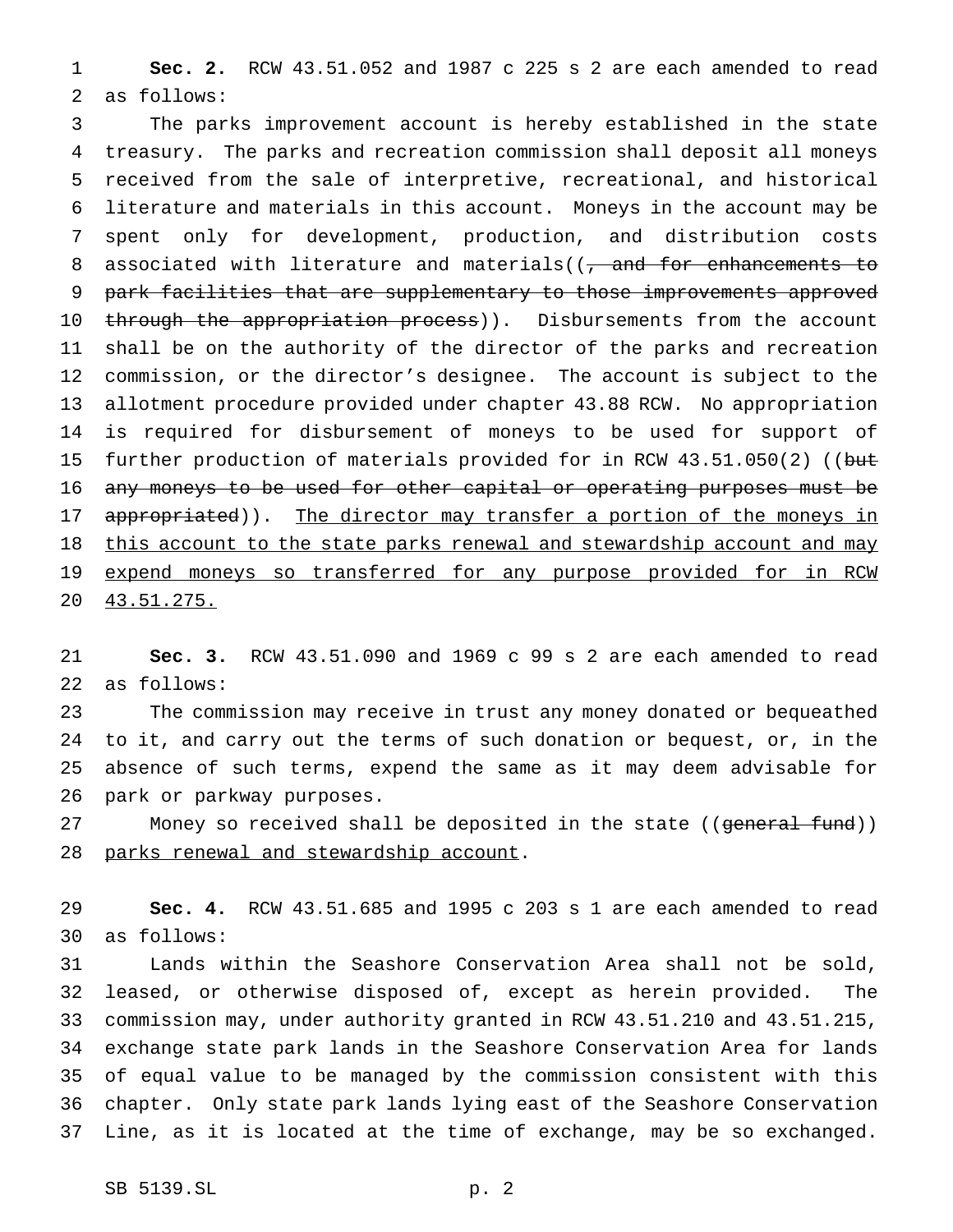The department of natural resources may lease the lands within the Washington State Seashore Conservation Area as well as the accreted lands along the ocean in state ownership for the exploration and production of oil and gas: PROVIDED, That oil drilling rigs and 5 equipment will not be placed on the Seashore Conservation Area or state-owned accreted lands.

 Sale of sand from accretions shall be made to supply the needs of cranberry growers for cranberry bogs in the vicinity and shall not be prohibited if found by the commission to be reasonable, and not generally harmful or destructive to the character of the land: PROVIDED, That the commission may grant leases and permits for the removal of sands for construction purposes from any lands within the Seashore Conservation Area if found by the commission to be reasonable and not generally harmful or destructive to the character of the land: PROVIDED FURTHER, That net income from such leases shall be deposited 16 in the ((general fund)) state parks renewal and stewardship account.

 **Sec. 5.** RCW 70.88.070 and 1990 c 136 s 1 are each amended to read as follows:

 The expenses incurred in connection with making inspections under this chapter shall be paid by the owner or operator of such recreational devices either by reimbursing the commission for the costs incurred or by paying directly such individuals or firms that may be engaged by the commission to accomplish the inspection service. Payment shall be made only upon notification by the commission of the amount due. The commission shall maintain accurate and complete records of the costs incurred for each inspection and plan review for construction approval and shall assess the respective owners or operators of said recreational devices only for the actual costs incurred by the commission for such safety inspections and plan review for construction approval. The costs as assessed by the commission shall be a lien on the equipment of the owner or operator of the recreational devices so inspected. Such moneys collected by the 33 commission ((hereunder)) under this section shall be paid into the 34 state parks renewal and ((parkways)) stewardship account ((of the 35 general fund)).

 NEW SECTION. **Sec. 6.** This act is necessary for the immediate preservation of the public peace, health, or safety, or support of the